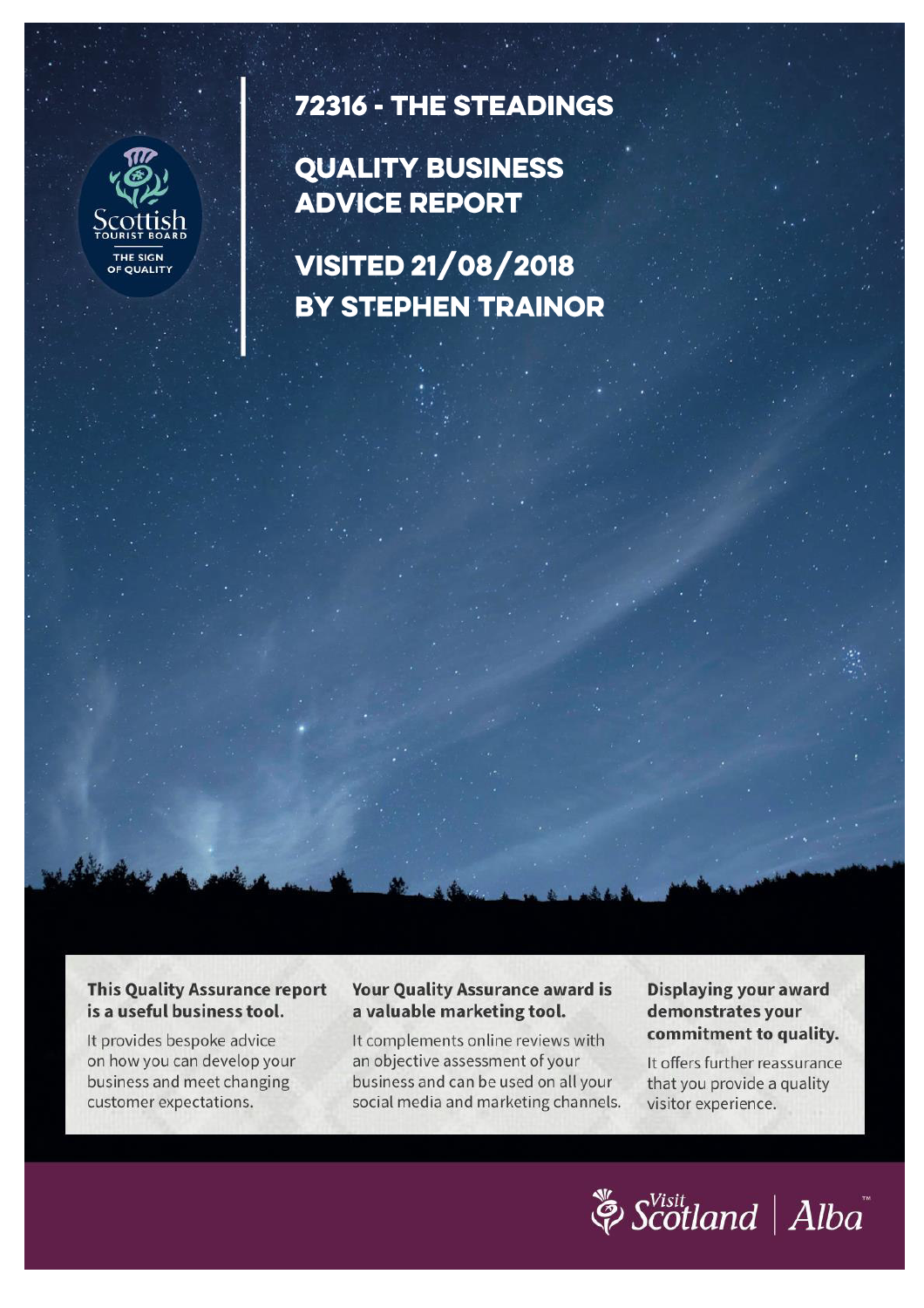### **Feedback and Advice**

### **Summary & Overview**

Thank you, Anne, for your time and hospitality. It was lovely to meet you and to view all 3 wonderful units at Auchteralyth Steadings. As with previous visits, all 3 cottages continue to be maintained to the highest of standards and I am pleased to re-confirm your 5 Star Award for you. I have seen no requirement to alter the previously exceptional overall scores, and given your own drive and passion, I have no doubt that your grade will be secure in future years.

You have certainly cornered the market regarding welcoming dogs, and it is obvious after visiting that it is possible to attain and keep high grades whilst still having numerous animals onsite, contrary to the opinions of many other self-caterers. Very well done to all involved for your exceptional standards!

I was glad to hear that the business continues to go from strength to strength, and that you have established a very high level of repeat custom. I am also able to re-confirm your participation in our Visitor Information Partnership, plus the Pets, Cyclists and Walkers Welcome Schemes. There is some further information included at the end of the report regarding your digital presence which I have already emailed you about separately and I believe we can assist you with.

I wish you all the very best for the remainder of the year and I look forward to meeting you again in the future.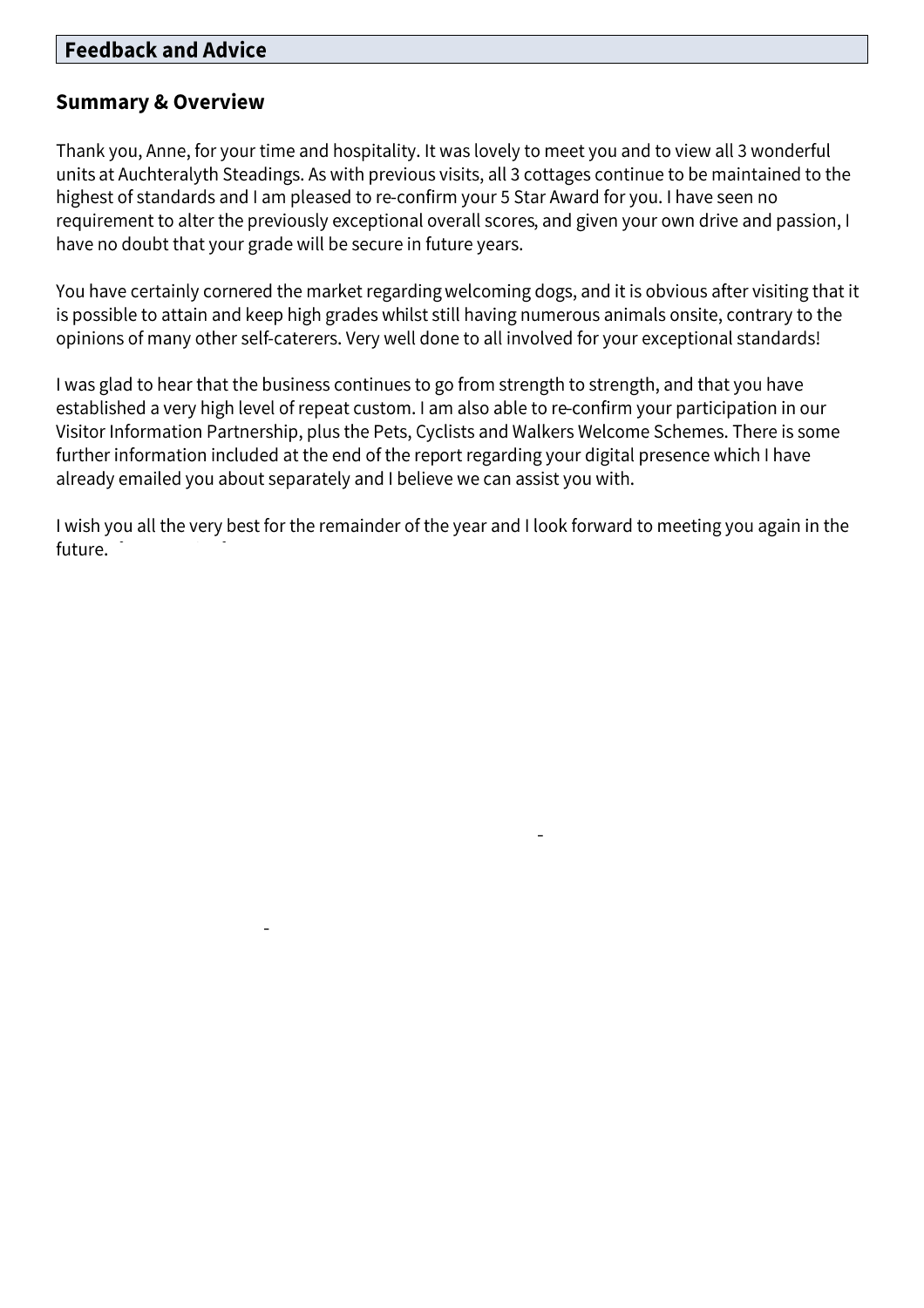## **The Steadings**



Units Viewed: Glen Prosen, Glen Clova, Glen Isla Property Name: The Steadings

### Grading: **5 Star Self Catering**

Overall Score: **160 / 175 91%**

Minimum score in critical areas 87%

| <b>Exterior</b>  |                                                                  | <b>Available</b> | <b>Actual</b>  |      |
|------------------|------------------------------------------------------------------|------------------|----------------|------|
| 1                | Appearance of buildings                                          | 5                | 5              |      |
| 2                | Grounds, gardens, parking                                        | 5                | 5              |      |
| 3                | Environment                                                      | 5                | $\overline{4}$ |      |
|                  | The Exterior is of an overall exceptional (5 Star) standard      | 15               | 14             | 93%  |
|                  |                                                                  |                  |                |      |
|                  | <b>Management Efficiency</b>                                     |                  |                |      |
|                  | 4 Pre-arrival guest information including brochure               | 5                | 5              |      |
| 5                | Welcome and arrival procedures                                   | 5                | 5              |      |
| 6                | In-unit guest information and personal touches                   | 5                | 5              |      |
|                  | Management is of an overall exceptional (5 Star) standard        | 15               | 15             | 100% |
|                  | <b>Public Areas</b>                                              |                  |                |      |
| 7                | Decoration                                                       | 5                | 4              |      |
| 8                | Flooring                                                         | 5                | 5              |      |
| 9                | Furniture, furnishings, fittings                                 | 5                | 4              |      |
| 10               | Heating, lighting and ventilation                                | 5                | 5              |      |
| 11               | Space, comfort, ease of use                                      | 5                | $\overline{4}$ |      |
|                  | The Public Areas are of an overall exceptional (5 Star) standard | 25               | 22             | 88%  |
| <b>Bedrooms</b>  |                                                                  |                  |                |      |
| 12               | Decoration                                                       | 5                | 4              |      |
| 13               | Flooring                                                         | 5                | 4              |      |
| 14               | Furniture, furnishings, fittings                                 | 5                | 5              |      |
| 15               | Heating, lighting and ventilation                                | 5                | 5              |      |
| 16               | <b>Beds</b>                                                      | 5                | 4              |      |
| 17               | Bedding and linen                                                | 5                | 5              |      |
| 18               | Space, comfort, ease of use                                      | 5                | $\overline{4}$ |      |
|                  | The Bedrooms are of an overall exceptional (5 Star) standard     | 35               | 31             | 88%  |
| <b>Bathrooms</b> |                                                                  |                  |                |      |
| 19               | Decoration                                                       | 5                | 5              |      |
| 20               | Flooring                                                         | 5                | 5              |      |
| 21               | Fixtures, fittings and sanitaryware                              | 5                | $\overline{4}$ |      |
| 22               | Heating, lighting and ventilation                                | 5                | 5              |      |
| 23               | Space, comfort, ease of use                                      | 5                | $\overline{4}$ |      |
|                  | The Bathrooms are of an overall exceptional (5 Star) standard    | 25               | 23             | 92%  |